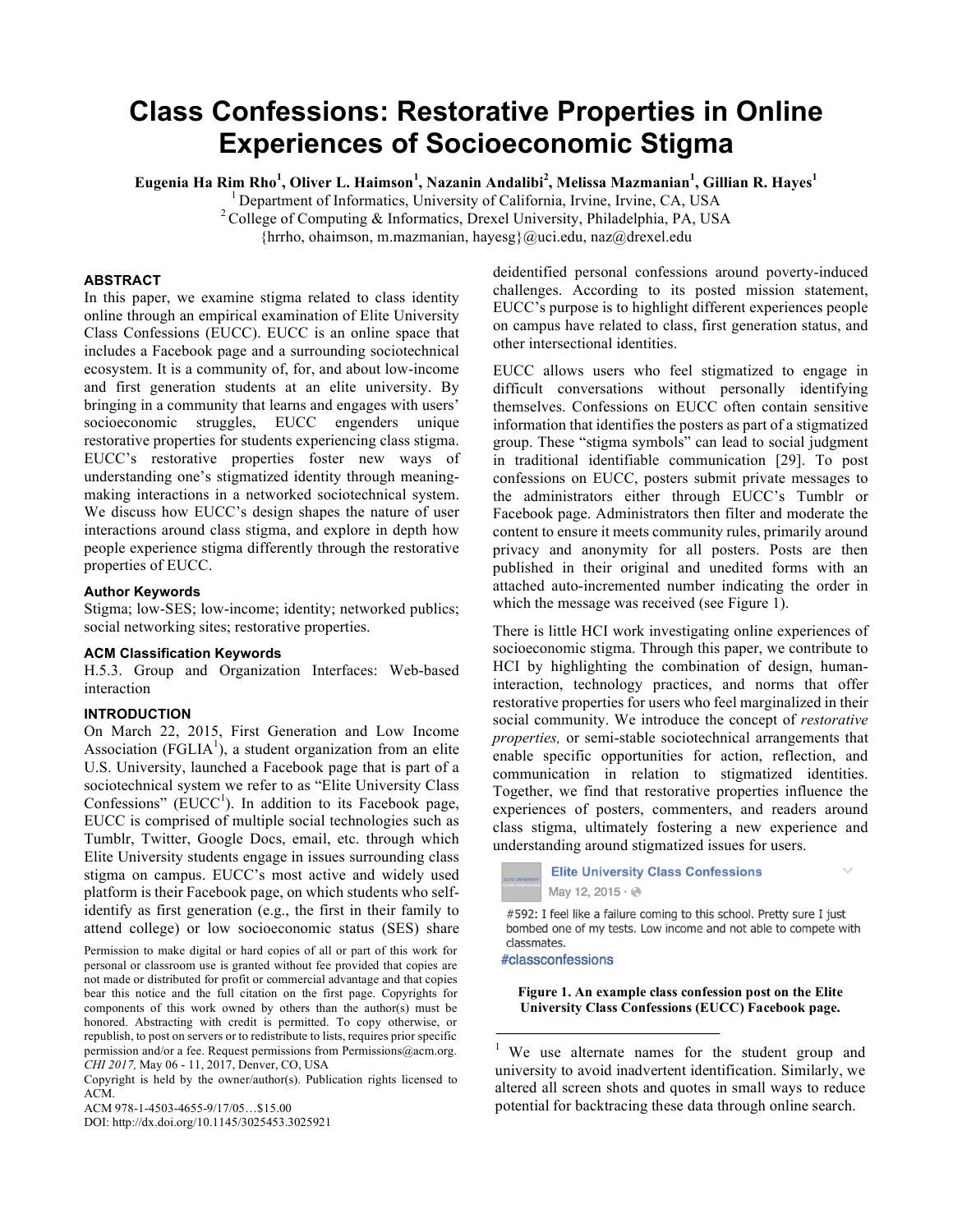# **BACKGROUND AND RELATED WORK**

#### **Being Low-SES at Elite Institutions**

Low-income students face a multitude of class-based challenges as they start college [30,49]. At Ivy Leagues like Elite, lower SES students enter an environment dominated by a peer group endowed with relatively greater social, cultural, and economic capital [42,58]. Some low-income students must keep up with classes while struggling to afford the next meal, juggle several work-study positions, and financially support families back home [4,19].

Given the taboo nature of income-related hardships in the context of an elite institution, low-SES individuals often feel unable to disclose, share, or seek advice around such issues [4,30,37]. These students who are unable to discuss their life experiences report more loneliness and anxiety because of it [4,16,30,37,47–49]. Confronted with such feelings of isolation and fear of exposure [29,30], students are often cut off from others from whom they could seek support in either on or offline formats.

To "fit in", many lower income students at elite institutions attempt to socially and culturally adapt to people and institutions [42,58] different from those they encountered in the past. Yet, such process of identity assimilation can trigger feelings of shame, alienation, ambiguity, and displacement [30,47,49]. In fact, research has shown that low-income boys living in more affluent neighborhoods exhibit greater behavioral problems than those growing up in poorer communities [46]. In another study, low-income students experienced more psychosocial problems as the percentage of peers with middle- or high-income or college-educated parents increased [17]. Simply put, these studies suggest "kids living in poverty see themselves—and their prospects—differently when they're surrounded by other children who have more than them" [5]. In this paper, we bring into relief how an online community that arose around low-income students at an Ivy League institution offers alterative views to these prospects around class stigma.

## **Experiences of Stigmatized Identities**

Goffman defines stigma as an attribute that differentiates and classifies a person negatively within a particular identity category. This difference can "socially discredit" a person by separating the individual from what is "felt to be ordinary and natural", rendering the different person as a "less desirable kind" [29]. This classification does not reside in a person [15,29,37], but rather in the conditions of interactions [7] through which that attribute is perceived and experienced [4,28,29,43] in a social group. Similarly, Mead's seminal work on the nature of self demonstrates that one's understanding of self arises from interacting with others [43]. According to Mead, people derive their identity from the relationship developed with those within their social space [43]. Identity formation is a process of responding to the "organized attitudes of the others" in relation to the "I", ultimately forming the expected "Me" in the community to which the individual belongs. [43]

Identity is thus not an inherent trait possessed by a person, but instead is routinely and reflexively understood by that person depending on their history, activities, and social context [26,27]. Unsurprisingly, the variety of social contexts that people inhabit cause tensions between different selves that emerge in each [26], requiring management of conflicting identities that is often difficult in modern sociotechnical systems [41]. While online spaces were once seen as platforms for identity experimentation [55,59], such behavior is no longer the norm online. Current social media platforms often rely on single user identifiers, making it difficult for people who wish to express stigmatized parts of their identities to fully engage in mainstream SNS (social networking site) [2,6].

In this study, we examine how a stigmatized identity (lowincome) co-exists in tandem with a seemingly incongruent identity (Elite University student), particularly as experienced in an online sociotechnical space. We outline the restorative properties of this space that influence this experience.

# **Outsiders Finding Support on SNS Communities**

HCI researchers have explored safe SNS communities for stigmatized individuals in various contexts. Prior research demonstrates that SNS interactions can help first generation and low-income students in their process of identity work when transitioning to college [45]. Others have shown how anonymous college confession boards function as an avenue of interaction and support for socially stigmatized students on campus [6].

While online support groups for stigmatized individuals take on various forms and shapes, molded to fit the needs of the users and their struggles, many of them share similar characteristics. First, membership barriers can be high. Interaction and disclosure within marginalized groups can enhance trust bonds among members, while legitimizing and strengthening group membership and identity [39,50]. Yet, these online spaces are sometimes designed to be exclusive for members who feel separation from those who do not share, or are not familiar with, their stigmatized identities. For example, Autcraft is an online community for children with autism and their families, built around a semi-private Minecraft server and SNSs such as Facebook. To join, a user must first complete an application declaring having autism or being a friend or family member of someone who is already a member [53]. Another example is Vive Les Roses!, an online pregnancy and mothering support group whose organizers deliberately keep the group small, private, and unknown to the general public [40].

Second, safe online spaces for stigmatized individuals often enable a separation of identities: one that is revealed to the support group where the user's stigma is known and discussed in exchange for help, and one outside of the support community where the person tries to conceal their stigma in everyday life. For example, sexual abuse survivors use temporary technical identities called "throwaway"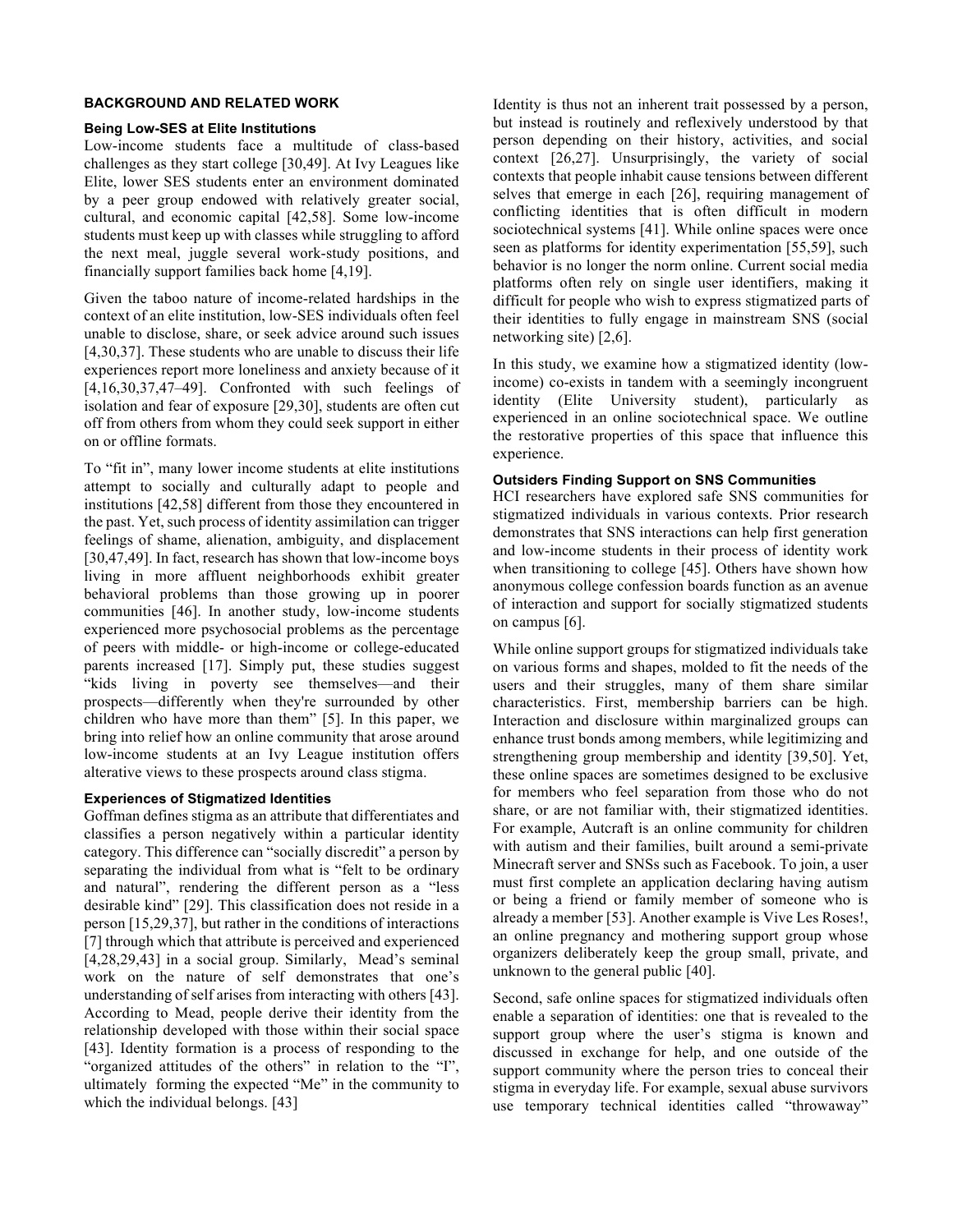accounts instead of their primary Reddit accounts to seek support and engage in first-time disclosures of their experiences [2]. Moreover, some Instagrammers use "separate" or "secret" accounts to find one another through hashtags related to stigmatized topics (e.g., #depression), forming ad-hoc support groups [3].

Such qualities of SNS support groups may be necessary to ensure protection from unwanted exposure. In fact, without them, it can be difficult for stigmatized persons to participate or receive online support in networked publics [8,9], like Facebook. A networked public is a space constructed through networked technologies and "the imagined collective that emerges as a result of the intersection of people, technology, and practice" [8,9]. Because managing public and private boundaries in collapsed contexts is complicated on networked publics [8], SNSs can be difficult spaces for users to share experiences related to their stigmatized identities. For example, transgender individuals who wish to receive support from friends through a networked public such as Facebook experience great distress synching their complex stigmatized identities with their Facebook accounts [31].

However, while rare, it is also possible for SNS support groups to enable congruence between one's stigmatized identity (e.g., low-income) and one's larger social context (e.g., Elite University student), and to do so with relatively low barriers of entry. In this paper, we analyze one such community to examine the restorative properties of a safe online space for outsiders that challenges prior notions of typical online support groups. EUCC is a unique online space that provides a safe community for posters while at the same time pushes the stigmatized community into a highly open and networked public on the SNS.

## **METHODS**

There are 37 university-based Class Confession pages on Facebook in the US, including the one at Elite University, which had 77,682 people "talking about this" (a real-time statistic count for keywords entered in the Facebook search bar) at the time of our data collection. As an Elite University alumnus, the first author was able to gain access to EUCC's founders, organizers, posters, and readers. In this section, we describe the research site, data collection and analysis methods used in this work.

#### **EUCC and its Sociotechnical Ecosystem**

Elite University's First Generation and Low Income Association (FGLIA) created EUCC in 2015. FGLIA is an approximately 500-member student organization with a board consisting of 10 students. "FGLIA" is used interchangeably on EUCC by posters and commenters to denote "first generation and low-income", or to refer to the student organization that founded EUCC. Although EUCC was first launched as a Tumblr page, FGLIA realized the greater population of Elite University did not use Tumblr regularly. In March 2015, this prompted FGLIA to transition the confession board to Facebook, where more Elite students

were socially active online. In its first year the EUCC Facebook page had 969 posts and 6705 Facebook likes. While EUCC is not solely restricted to the school's student population (e.g., alumni, parents, professors, and prospective students have also posted anonymously), the majority of posts are authored by current students who self-identify as low-SES.

In sum, EUCC includes several social technologies, people, processes, and policies forming a sociotechnical ecosystem [54]. Posters and commenters communicate using email, private instant messages, Google Docs, and other technologies in combination with Facebook, Tumblr, and Twitter. Thus, while our data primarily originate from EUCC's Facebook page, we consider the full sociotechnical ecosystem, when discussing the experience of stigma in this online space.

EUCC's sociotechnical system also includes substantial human involvement in the process of publishing anonymized posts. Posters who wish to make confessions on EUCC send their confessions in the form of a private Facebook message to one of two student moderators. These two moderators, who are often first generation and low-income students themselves, are elected every semester by vote from the organization's members and board. Moderators oversee the Facebook page by collectively managing the publication, aggregation, and interaction of the anonymized posts.

#### **Data Collection**

Using Facepager, a Facebook-approved third party app for generic data retrieval through Facebook's API, we extracted all posts and comments (all publicly viewable) from EUCC's first year period (March 2015 – March 2016) on Facebook (969 posts). Our data include both anonymized confessions submitted by posters and announcements made by EUCC administrators. Of the 969 posts, 633 posts had comments, with the longest thread including 20 comments. Each confessional post was published by the Facebook page administrator and only identifiable by its publication number. However, commenters are identifiable by their Facebook account name. Hence, during the data extraction process, we gathered comments without collecting the commenter's Facebook account name.

Additionally, the first author conducted four semi-structured interviews with FGLIA members, including three who helped create EUCC. In this paper, we refer to all interviewees using pseudonyms. The first and second interviewees graduated the year prior to data collection, but were an important part of EUCC's early founding process. The third interviewee served as one of the two Facebook page moderators, managing the publication process of incoming confessions at the time of this writing. The last interviewee was an active user of EUCC who also helped coordinate on/offline activities through the Facebook page.

All four interviewees self-identified as either first generation or low-income and were between the ages of 21-25.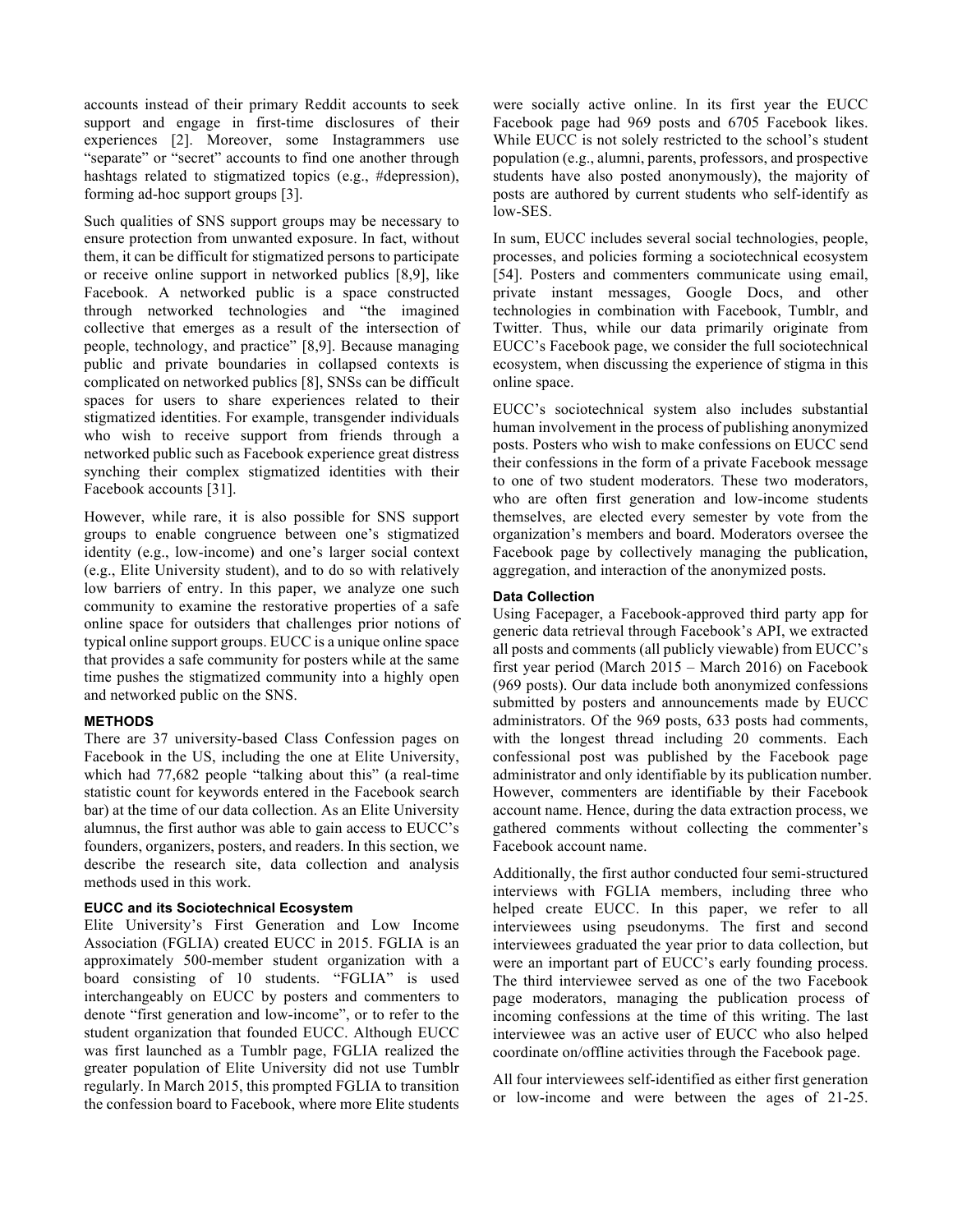Interview questions focused on understanding the motives and processes for using, creating, and managing EUCC. Interviews were conducted between January and May 2016 using video-chat and phone calls, lasting from 45 to 70 minutes. We recognize the limitation of our interviews, which consist primarily of EUCC organizers. However, our main analysis is based on the large corpus of posts and comments, and it is not possible to contact the posters without revealing their identity through the moderators. Hence, we find this tradeoff to be reasonable for the purpose and scope of our analysis.

# **Data Analysis**

We approached our primary data through a grounded inductive coding process [56]. The first author used memoing and mapping techniques to identify emergent themes and patterns. One such pattern indicated changes in the way posters personally perceived or experienced class stigma on EUCC. To further understand the nature of these changes, we used axial coding to delve into the text with more depth [56]. We then performed discourse analysis [25] on a subset of selected texts to analyze the languages that serve as evidence for EUCC's influence on the posters' experience of being low-SES. Discourse analysis is a form of textual analysis that involves identifying patterns, relationships, and values in textual data [25]. Then, we identified, grouped, and analyzed EUCC's sociotechnical designs that shape people's interactions on the platform. The authors met regularly throughout to collaboratively analyze data and to generate and organize themes.

#### **RESULTS**

We first describe the sociotechnical configurations that shape the nature of interactions on EUCC. Then we identify EUCC's restorative properties through which posters' experiences of stigma change.

## **Sociotechnical Features Shaping Interactions**

In this section, we present the sociotechnical configurations of EUCC that shape the interactional relationships among posters, commenters, readers, and FGLIA organizers.

# *1. Moderated Anonymity*

On EUCC, anonymity prevents connecting low-income identities with Elite University student identities. Such anonymity fosters openness and honesty when discussing stigmatized identities. For example, one poster confesses how the same disclosure in an identified context led to social ostracism among friends:

*#110: I have had sex for money to pay for food and housing over winter breaks. Rather than working 15hrs in work study, I can work for 2 and make twice the money. I told one of my friends about it and she ended up telling my entire group of friends. They did not understand and stopped talking to me after almost 2 years of friendship.*

EUCC allows posters like #110 to share such sensitive content while shielding themselves from the potential risks they may face without anonymity. Such sharing in turn can

open the minds of other users in a manner that facilitates new forms of support. Readers who encounter this post on EUCC may not realize beforehand that fellow campus students sometimes engage in sex work to make ends meet, thus experiencing stigma both for being low-SES and a sex worker. Furthermore, while the poster was met with negative responses from friends when confessing in person, the anonymous post itself gained 42 Facebook "Likes", which are often experienced as gestures of support [11] on EUCC.

Anonymity also allows posters to discuss the background assumptions behind stigmatized aspects of their identities. Providing an avenue to discuss how individuals personally experience social attributes as stigma enables users to detail the specific ways in which these attributes shape daily interactions with others. For Tyler in #589, the anonymity afforded by EUCC gives him the space to talk about his identity and vent about the background contexts through which others see him:

*#589: I hate telling people about my struggles. I would not even be using EUCC if it was not anonymous. People look at you differently when they know you're poor. You suddenly go from "damn Tyler is smart and cool" to "damn Tyler is smart for a poor kid", "fuckin Tyler out here gettin that social mobility", "big homie Tyler finna be the first to graduate in his family", "Tyler out here facing adversity". Stop it. Treat me normally. I'm still Tyler. Just Tyler. Not poor Tyler. Not rich Tyler. Just Tyler. (real name not Tyler)*

The anonymity afforded by EUCC gives the poster the ability to continue to be *"Just Tyler"* among his friends and acquaintances in identified settings, while enabling him to engage explicitly with his low-SES identity in a safer space. On EUCC, he can be recognized as being low-SES, yet *"still Tyler".* Here we see how EUCC users can strategically make visible certain identities, or portions thereof, while protecting others through the anonymity enabled by the platform and surrounding policies.

#### *2. Anonymous Requests & Identifiable Responses*

On EUCC, posters are anonymous while commenters are identifiable through Facebook accounts. This configuration allows exchange of multiple forms of social support.

In certain social settings, a request for information can leave the asker vulnerable. For example, requests may carry information that associates the person requesting help with their stigmatized identities (e.g., mental health, financial advice, etc.). Asking for help can be especially difficult for low-SES students due to lack of knowledge, connections, resources, and shame [10,23,36]. However, EUCC's anonymity allows posters to make broad requests from a wide variety of people while disclosing their potential ignorance and stigmatized identities to only a small group of moderators. For example, one poster anonymously seeks information on mental health support groups, identifying as multiple intersectional stigmatized identities—a transfer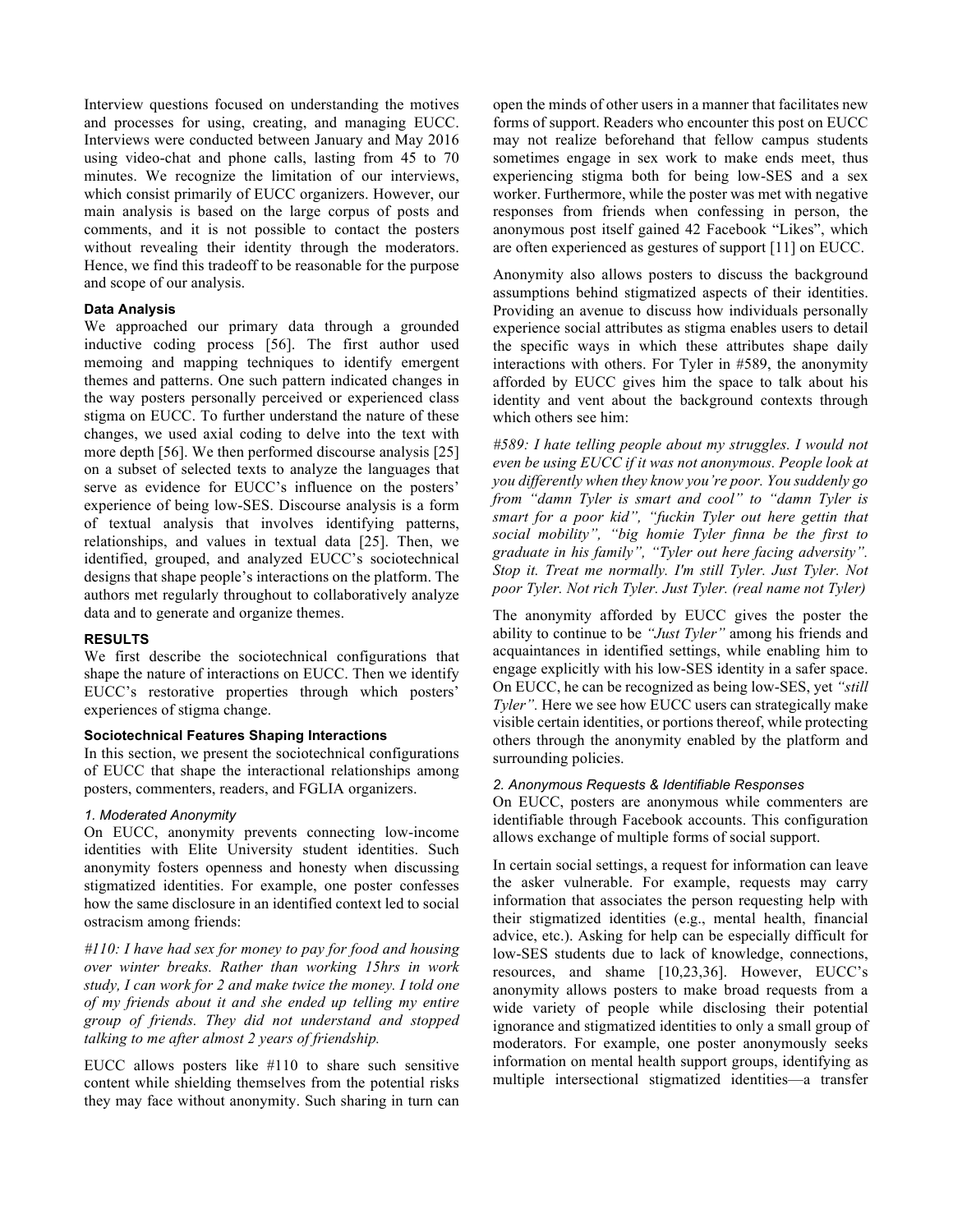student, someone struggling to keep up with the workload, and a person with mental health challenges:

*#MentalHealth #837 Being a recent transfer student has been a challenge. It's even harder when you feel like a freshman getting used to college life in the city. It is tough finishing the semester knowing I am under credits and suffering from depression and anxiety. Can anyone recommend any support groups on campus I can join? Or just any advice? I want next semester to be better.*

Posters can receive informational support directly through EUCC. However, other types of support also emerge. For example, multiple types of support are evidenced in the responses to post #837, including private messages:

*Comment 1: I am also a transfer student to this school as well. Please private message me if you feel comfortable doing so. It's tough here and my first year was the worst, but it can get so much better.*

This response demonstrates both network support (demonstration that the person receiving the support is a part of a group who face similar challenges) and emotional support (empathy and caring) [18]. Two anonymous posters chatting back and forth online are also likely to exchange esteem support, such as compliments [18]. However, tangible support requires further identification, often only possible after the building of trust through deidentified interpersonal communication [18]. In this scenario, the poster can act upon the offered help or not, enabling him/her to decide whether to receive support without the risk of being exposed to the whole EUCC audience or to the commenter in an interpersonal interaction. This approach privileges the original poster's agency and anonymity, made possible by the assemblage of human and technological actors at play.

On the other hand, commenters' identification exposes them to a degree of vulnerability. We have no way of knowing how many people would offer help—even just in the form of commiseration—in the face of a different sociotechnical system that offers anonymity for commenters as well as posters. We speculate that some may not comment directly on EUCC's Facebook page due to their own concerns about being visible by their Facebook account name.

Another response to the post above (#837), however, gives insight into how multiple types of support can converge in a comment from someone willing to be made vulnerable:

*Comment 2: Your school health plan should cover oncampus counseling sessions for free. I went to the counseling center every week and it has helped me manage similar issues you are dealing with – depression, anxiety, moving here from another country. I had to give it some time until I clicked with my counselor, but it definitely helped me. It could be helpful for you too. Good luck!*

Commenter 2 offers informational, emotional, and network support from personal experience. The commenter also discloses sensitive identity information that echoes mutual

understanding and background similar to the poster. In offering advice, the commenter reveals a variety of stigma identifiers all in the service of supporting the poster who remains anonymous. These self-disclosures further contribute to perceived network support and a sense of belonging that may help change the nature of interaction through which posters experience social stigma.

# *3. Enforcement of Accountability*

Prior research links anonymity to less accountability, more disinhibition [57], and more support seeking [2] in online spaces. However, anonymity and accountability in tandem enable protection and an atmosphere of safety on EUCC. In the context of EUCC, a safe atmosphere implies a space where a poster's personally identifiable information is not traceable to the disclosure's content. It also means that in this space, posters can reasonably engage in frank discussions on difficult topics with moderators preventing harassment from the audience. Hence, EUCC moderators work to ensure safety and accountability by explicitly and manually deidentifying posts. At the same time, they know who the posters are and can hold them accountable for deviations from the norms and policies of the community. The administrative policies as posted highlight the delicate balance the people who run the system must strike. They seek to maintain anonymity, enable free expression, and protect against unintended disclosure by others:

*POSTED BY ADMIN: Hi there! EUCC was created to give people a platform to share experiences relating to their socioeconomic status. We strive to have anonymity in all aspects of this page. We hope that you will do the same as well. That being said: we will NOT tolerate people posting other people's names on posts or outing people. If you comment something like "Oh, this person is actually named...." we will automatically DELETE the comment and BAN you. Anonymity is paramount to us and we will not tolerate people who try to violate that.*

This message demonstrates that anonymity is actively realized in this sociotechnical space. This kind of work could not be supported through human organization nor technological design alone. To achieve the appropriate balance between anonymity and accountability, EUCC makes use of a variety of platforms, procedures, and policies. For example, Tumblr is known to explicitly support multiple pseudonymous identities [52], while Facebook frequently extolls the virtues of the accountability of "real names" [32]. Somewhere in between these extremes sit a variety of other platforms and services used by EUCC, such as email, Google docs, and so on. It is this ecology of approaches and tools that enables EUCC to employ moderated anonymity as a powerful workaround to overly restrictive or overly open approaches of any one of these systems.

For example, nine months after EUCC launched, posters submitted multiple requests for help regarding housing over winter break. In response, EUCC organizers connected students who needed housing with those willing to provide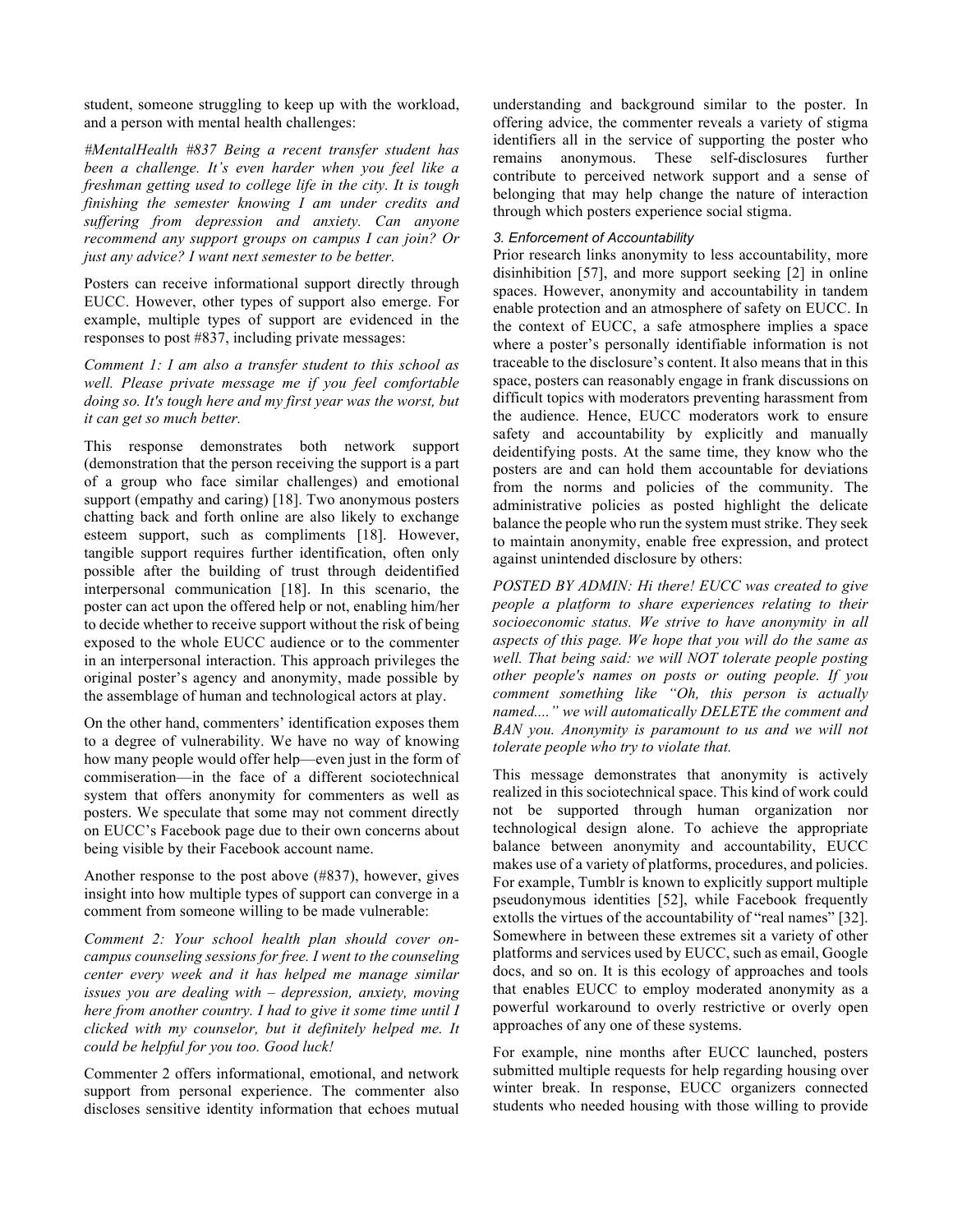it. However, Eddie, a former FGLIA board member notes, *"this was especially tricky",* because *"there were a lot of people here and there who needed help, offering help",* but *"no systemized way of matching them together".* Furthermore, this matching required identification and risk of exposure. To manage these risks, organizers created a Google Docs survey to recruit student helpers, asking them to provide contact information (including university ID), what kind of space was offered, for how long, and why the helper was offering the space:

*Can you share a little about yourself? Why are you offering space? It often makes people feel more comfortable reaching out if they know a little about the person they're contacting for help.*

Volunteers were made visible to posters through a Google Spreadsheet that organizers shared directly with those in need after receiving an email requesting housing assistance. This mechanism allowed posters to contact individuals while remaining anonymous to the rest of the community.

FGLIA board members then leveraged these same data alongside a Change.org petition to convince the school housing administration to change winter housing policy. Eddie describes how FGLIA used multiple platforms to show how existing housing policies were affecting students:

*A big aspect of this was that people saw online how many people were in danger over winter break…I do think that there is something wrong with the way we [the school and campus community] are handling lower income students. EUCC and FGLIA have brought attention to that.*

Using a variety of platforms to organize and match collective help with those who need it increases volunteers' accountability while minimizing risk for requesters who prefer to be anonymous. Similarly, EUCC's location within Elite provides an additional layer of accountability, as does the location of other class confession sites within their universities. System administrators reassure posters that their content is by and for the community with policies and procedures surrounding who can post, from where they can post, and so on. For example, in response to one such line of inquiry, EUCC responds:

*… using a tracking tool to see where our visitors are coming from (Statcounter), 19/20 of the last people to visit EUCC were on Elite University wifi or visited our page while in [city]. Thus, we are not very worried. Edit: You're still submitting anonymously! We are only able to see what wifi you're using/the city you're in.*

In practice, these rules are hard to enforce and narrow the scope of the anonymity afforded by EUCC. However, they do provide some level of assurance regarding who might reasonably post and read the content. FGLIA ensures that the platform, through the work of those who maintain it, is accountable to the needs of those who use it.

## *4. Unique Identifiers and Moderator Involvement*

Posts are displayed using numeric unique identifiers through which the community creates threads of response of both identifiable comments and anonymous posts. However, different opinions can spark backlash and direct attacks in these threads. To manage these risks, moderators sometimes interject as one of the commenters and refer to specific post numbers to mediate different perspectives. In some cases, moderators also express their personal opinion by directly participating in the conversation:

*Comment 19: As one of the EUCC moderators, I am excited at the rightful push-back and perspective provided to #679. However, as #681 explains, #679 relates to class inequality, which is why it was posted…we promote respectful discussion on this page, but respectful does not equate with filtering or not posting posts which are not the most supportive of disadvantaged students/what we want to hear.* 

In this comment, the moderator participates in the conversation thread by taking a specific side by noting the "rightful push-back" against post #679. Instead of appearing in the thread as "Elite University Class Confessions", the moderator chose to write the comment through her Facebook account name. Revealing and leveraging both her identity as a fellow student and role as a moderator, the moderator does not seem to shy away from editorializing in the process of intervening among commenters.

In another example of active moderation, poster #506 defends her own personal choices as a low-income person:

*#506: just because I'm low-income doesn't mean I can't own nice things. I wear Michael Kors, Calvin Klein, and other designer brands, because I'm really good at finding deals for \$20 and less. However, I'm ashamed to wear nice clothes because I'm afraid that it will add to this image of welfare queen that people seem to have of me.*

Another poster responds to this post with criticism by choosing to make him/herself anonymous by posting a new post rather than a comment that would reveal the user's account name. Furthermore, the response post is published only after a moderator inserts an addendum in parentheses to clarify the intentions of allowing a potentially negative and conflicting response:

*[Posting to help illuminate stereotypical attitudes and misconceptions people have towards lower income people]*

*#511: @506 I mean you're not a welfare queen, good for you for finding deals, but honestly maybe if you saved some of that money and spent less on designer clothing, you could add to your savings to get out of the lower class.*

Posters can also use their unique identifier to refer back to themselves from a previous post yet still remain anonymous. Unique identifiers on EUCC work to facilitate interaction between posters, or between past and present versions of the same poster. Further, they offer a single-use yet persistent identity that allows meaningful dialogue to occur without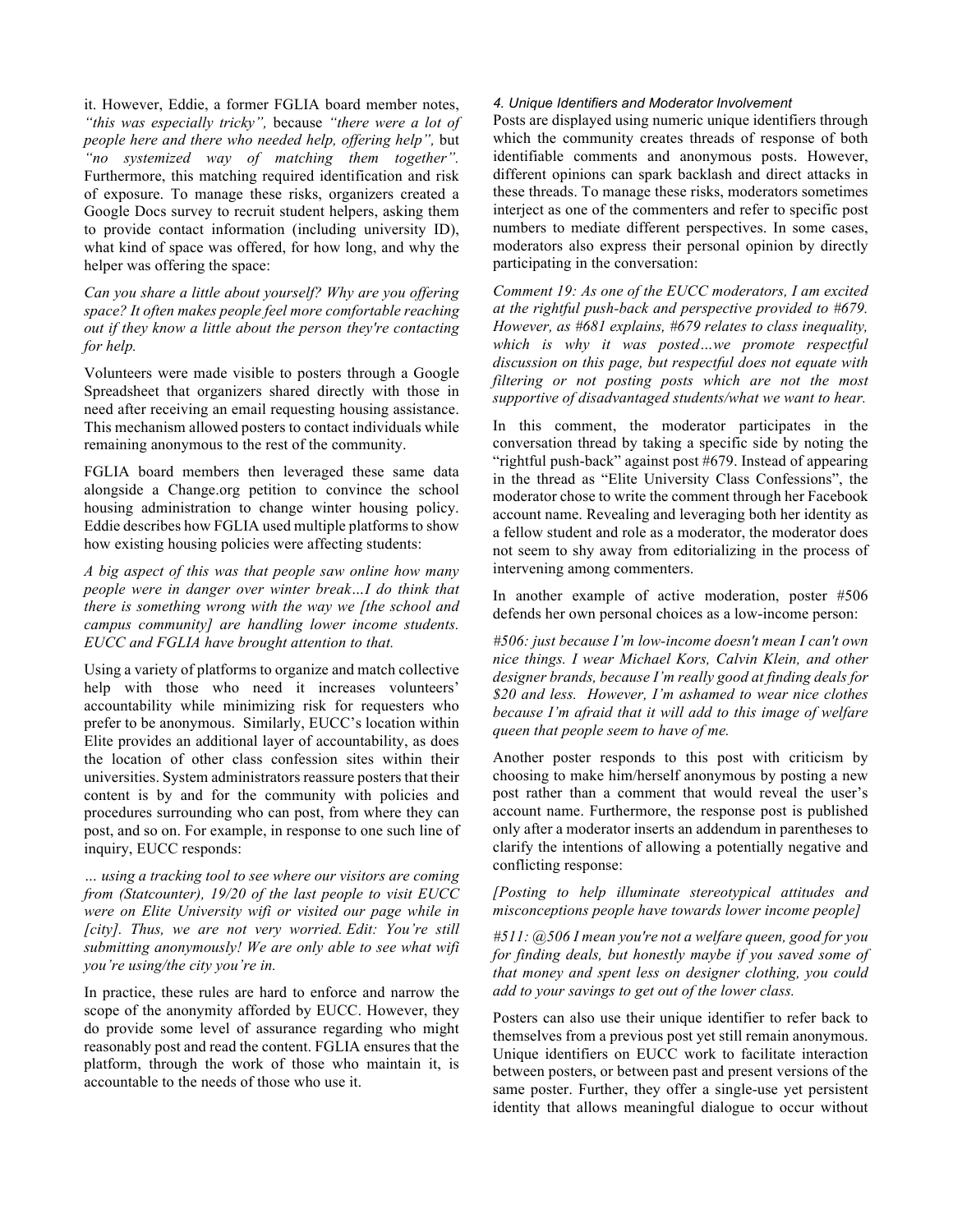identification, thus enabling them to fully engage in the context in which their stigma is conversed:

*#531: @511 this is the person who posted 506. I shop once a year to replace old items not appropriate to wear anymore, spending \$100-150 max. Even if I saved \$150 a year, it's not enough for tuition, rent, health insurance, or anything that would help me "get out of the lower class".*

At times, disagreements on EUCC also engender perspective-taking, in which the thread of comments exposes both the poster, commenters, and readers to new and diverse viewpoints. The original #506 confession produces two comments while 14 commenters respond to response post #511. Among them, several provide counter-perspectives to the follow-up poster #511's stance:

*Comment 3: Why do the poor constantly have to justify their wants and desires? Because I'm poor I can't have anything nice? I "always" have to be in saving mode? Do you realize how that can break a person? Do I sacrifice my spirit simply b/c I was born in a different class than you? Some might say I'm being too hard about \$20 of clothing but it's not just clothing. People judge because I dare keep nice things I have earned in better times. I had a sweet job for one year and bought myself a Coach wallet from the outlet as a gift to myself. I still have that wallet. I carried it with me while I was homeless. I remove my food stamp card from it with pride. Other people judge me for it; why am I on food stamps if I can afford Coach? They don't know the whole story and quite frankly, they may still judge me even if they did. But that wallet is a sign of better times and I'm not going to stop using it just because it makes others uncomfortable about class lines.* 

*Comment 14: Spending money on "designer clothing" (which I'm sure here refers to something from banana republic, not Versace) IS a way of lifting yourself out of poverty. Being well dressed and well groomed changes the way people perceive and interact with you. Being poor is not just the suffering of hunger, it's also the pain of being a second class citizen.*

According to Vince who helped found EUCC, *"[people] sometimes have no idea what the reality of low-income means"*. Publishing incoming posts that seem to directly attack original posters can serve as a way to highlight such ignorance as well as a diversity of perspectives. In fact, our findings indicate that rich dialogue on conflicting perspectives can potentially raise awareness towards the different facets of class stigma.

Moderator involvement in filtering comment threads is reported to increase the quality of discussion as evidenced in news organizations sites [20], which may be impactful here. However, we leave it to future research to determine whether findings from broad audience news sites with anonymous moderators might apply to a tightknit community with known moderators. Unique identifiers and thoughtful moderation allow interaction among users in this community

that engenders diverse perspective-taking. This can challenge existing attitudes and encourage dialogue around stigmatized identities that was not possible before.

## **Restorative Properties of EUCC**

In this section, we bring attention to EUCC's restorative properties. Restorative properties offer users alternate understanding and experiences of their stigmatized identities by interacting with others on EUCC. In our data, low-income students attribute alternative and more positive interactions around their stigmatized identities to EUCC. Using their "confessions", we analyze EUCC's restorative properties and how the sociotechnical space fosters positive experiences around socioeconomic stigma on campus.

## *Creating a Community of Outsiders in a Networked Public*

Poster #265 confesses to have *"gotten to a point where I just walk into class and hate everyone at Elite"* when he/she is "*surrounded by others who constantly talk about the vacations they've been on, how great their birthday was, or how they ate out for every meal last week".*

The persistence and scalability of online networked publics [8] can push the experience of other people's "vacations" and "birthdays" into the poster's SNS spaces in the form of photos and check-ins from their social ties on Facebook. For Michelle, a low-income student at Elite, Facebook updates from peers sharing pictures of Spring Break trips and checkins to expensive restaurants once made her feel isolated and disconnected as an Elite student. Scrolling through her Facebook newsfeed made her believe most Elite students were *"richer than me for sure",* and *"probably have nothing in common with me",* or *"don't get my issues".*

Facebook, where low-income students are connected to other Elite students, can amplify feelings of being an outsider. However, EUCC deliberately carves out a space in a highly networked SNS page, allowing stigmatized individuals to find people with mutual experiences through social ties as an Elite student:

*#665: EUCC is the best thing to ever happen at Elite. Before, I was absolutely overwhelmed by students' wealth and immediately felt ashamed of my mediocre background. This forum gives me so much hope. Where are you all? Let's hang out. Immediately. #classconfessions*

Prior to EUCC, many students felt alone in their struggles, assuming they were one of the very few dealing with class stigma on campus:

*#286: I am an older non-traditional student and before reading everyone's confessions I felt so disconnected from the campus. I had no idea there were so many other people struggling like me. I don't feel so alone in my journey now.*

Being able to look at confessions from other students echoing familiar experiences helps some like poster #286 to realize that fellow Elite students might identify with his/her difficulties. Knowing there are "so many other people" by simply reading through EUCC posts mitigates the poster's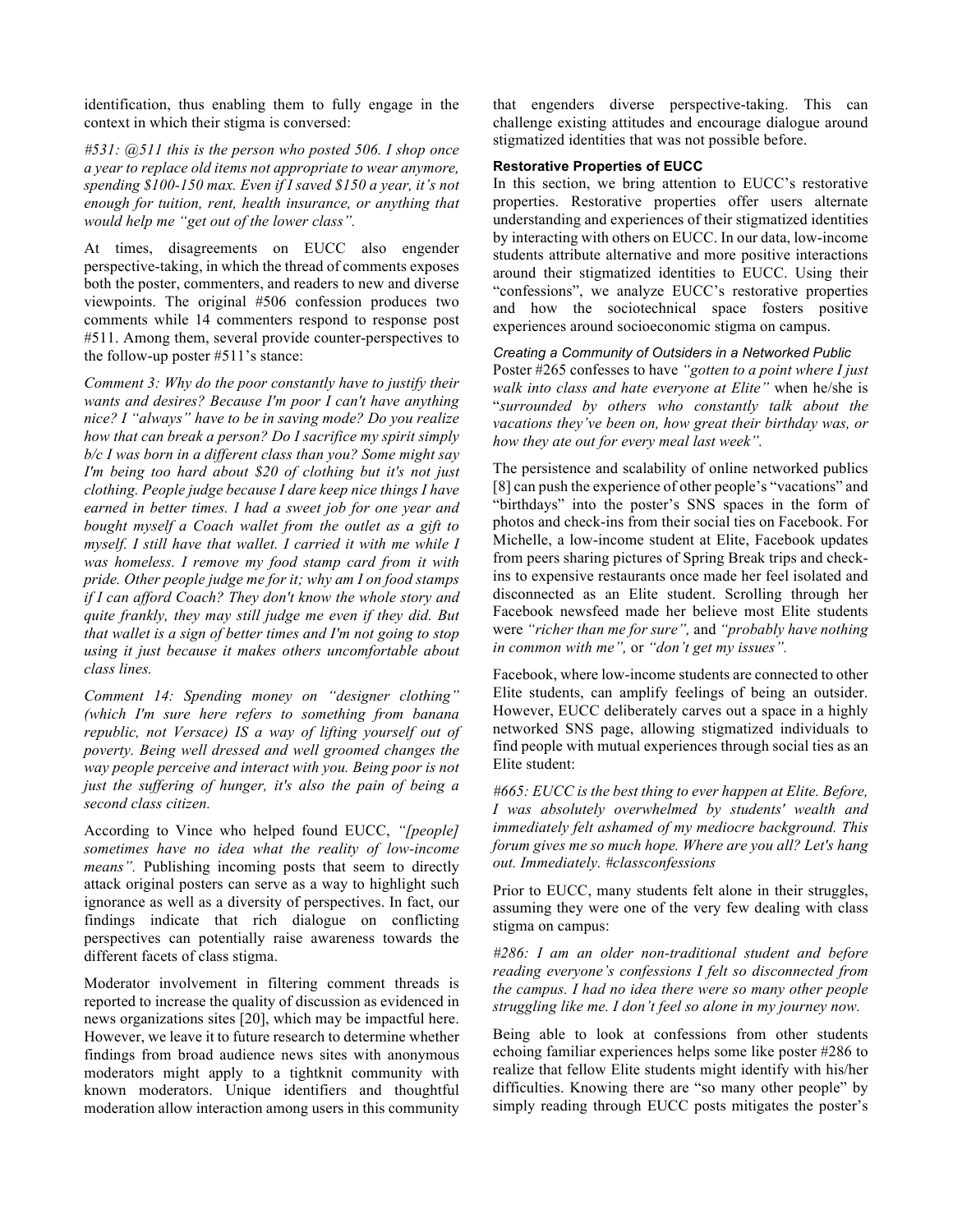sense of isolation and disconnect as an Elite student. Another poster echoes how a similar assumption changed through EUCC:

*#189: I attend meetings for FGLIA but there's only maybe 20-30 people per meeting. It made me think that there were honestly only 20-30 other people on campus dealing with the same problems as I am. Thanks Class Confessions, because now I see there is a whole entire silent group of people in my shoes who are just invisible <3 thanks for bringing a voice to the community that can't/don't want to/are too tired to attend the meetings.*

Many posters confess how social risks make it "difficult" and "shameful" to engage in face-to-face and identifiable offline interactions. Prior to EUCC, this made finding a community of like-minded students challenging. However, we show in this work how EUCC's online presence helps provide visibility and voice to an otherwise invisible community of people with a stigmatized identity.

# *Expressing Separate Incongruent Identities in Tandem*

At a place where posters are under constant pressure of not fitting into the socio-cultural prestige that comes with wealth and education, the opportunity to talk about being an Elite student, but one that is also "low-income", "homeless", or "international" is rare [30,37]. However, on EUCC, posters who experience class struggles while attending Elite routinely express separate, incongruent, and intersectional identities not typical for an average Elite student:

*#578: I send my social worker from the homeless shelter updates on my grades after every semester. It's a good way to keep in touch and to let him know I am still living my dream. I am not sure that's a common thing to do at Elite.*

Posters like #578 may be unable to discuss on-going life experiences incongruent with his/her Elite student identity on identifiable social media platforms used by other Elite students. On Facebook, people tend to share primarily positive content [12,35,44] rather than information related to their stigmatized identities. This "positivity bias" [51] can make it harder to share experiences that might be perceived poorly by their connections who seem to *"[have] it all figured out":*

*#799 Before discussions on Class Confessions, I thought every other student on campus had it all figured out and I was the only one struggling with talking to professors and finding food. Now I know I'm not the only one with issues of not fitting and being low income.* 

As a first generation or low-income student, issues such as "struggling to talk to professors" or "finding food" may be kept silent, especially because one is also an Elite student. With EUCC, these students can talk about such incongruent identities and experiences without feeling like an outsider to the campus community.

## *Overcoming Limitations of Exchanging Physical Help*

Finding a physical venue of interaction is difficult for low-SES students at Elite, in part because *"people experience a lot of shame with [being low-income on campus]",* according to Ari. Ari, who serves as one of the two current moderators and is an active member of the FGLIA board, describes how shame became salient at a campus coat drive:

*A lot of people were embarrassed to get coats even if they needed it. They asked us to meet elsewhere. There is that shame at [Elite] that is elevated at an unhealthy degree, especially when you are surrounded by so much privilege.*

This particular event required people to pick up donated coats at a public space on campus, thereby identifying themselves as people in need of such support. At a place like Elite, spaces where students can be identified by others as low-income can be daunting, especially for those who do not wish to disclose their SES status. EUCC, on the other hand, functions as an avenue where users can minimize their identity exposure to a few people and still receive tangible help if they choose to act on it. Responding to posters who express specific needs, commenters offer posters material support, ranging from feminine products, textbooks, and food to monetary donations and housing. One commenter who wished to help posters who could not afford to eat during finals week is also mindful of their identities as lowincome students:

*In case people are worried about their identity being revealed, I'm totally happy to handover money or food to one of the FGLIA crew and you guys just handle it, or I'm also happy to handle the logistics and you can let them know that I'm a hermit grad student so I won't know anyone from their social circle anyways.*

Such correspondence between posters, commenters, and organizers work together to enable stigmatized students to receive help from a wider audience of people at Elite who may otherwise be difficult to reach. In return, posters can find tangible support and connect with *"people who get it":*

*#WhatHasChanged #798 Since last year, I have found people who get it (thanks, FGLIA!). I have also found tangible support I didn't know existed. Meals and emergency housing! I had no idea this support existed.*

Individual and collective help from networked ties also makes posters feel more positive about themselves in relation to their class identity on campus. The "organized attitude" [43] felt through FGLIA and EUCC allows one poster to embrace his/her identity as a first generation student:

*#796 The gratitude I have for FGLIA. I am inspired by FGLIA members making these resources available for students here at Elite through EUCC. Because of FGLIA, I have embraced being a first generation student. Thank you*

EUCC provides an alternative space and setting through which exchange of support can take place. Not only does this hybrid on/offline exchange help provide material and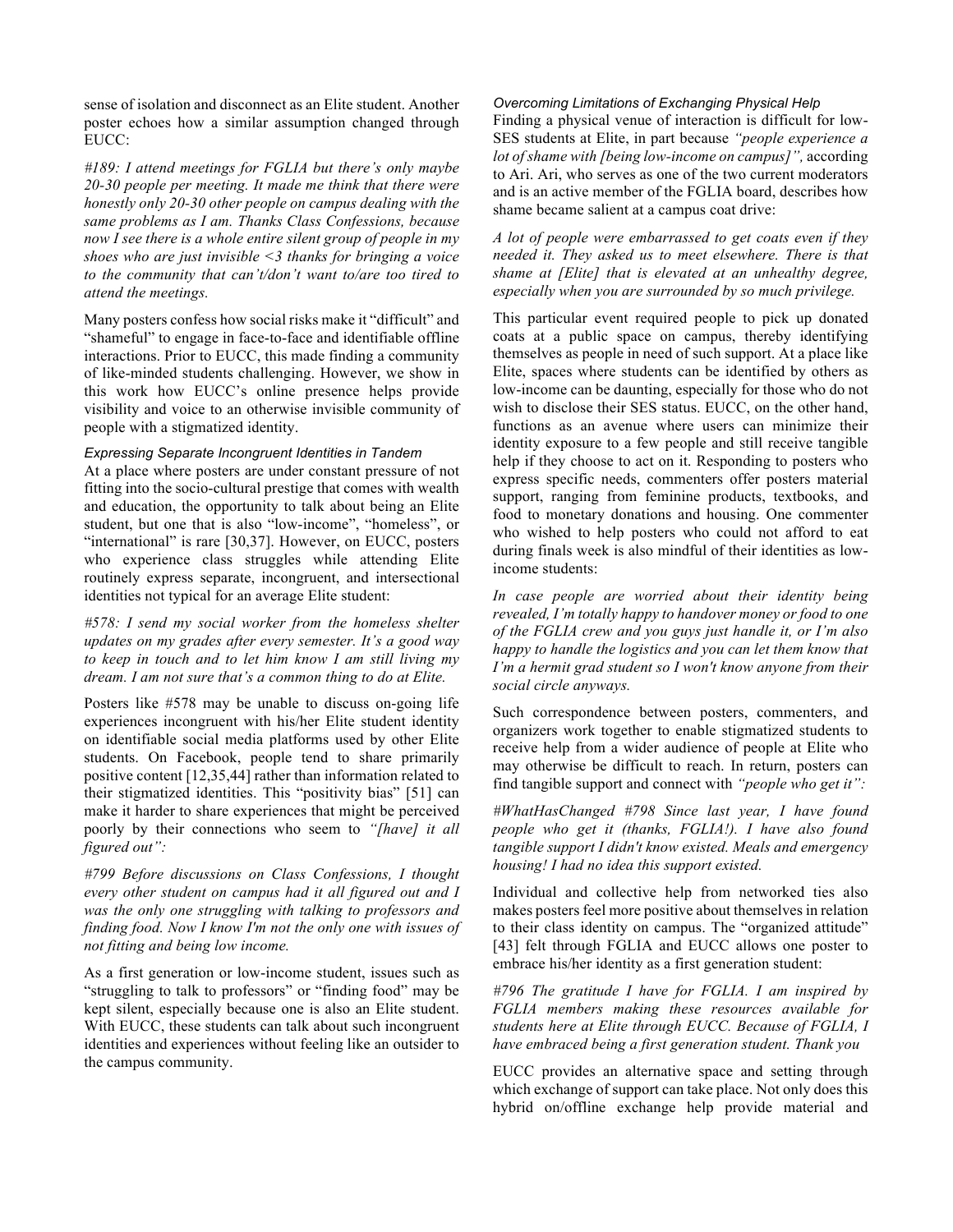tangible assistance that are often desperately needed by first generation and low-income peers on campus, but also assist students in embracing their stigmatized identities.

## *Opening Perspectives*

On EUCC, dialogue around class issues and stigmatized identities routinely takes place. Such discussions can raise awareness as well as challenge biases against socioeconomic stereotypes. Together, these conversations provide new perspectives through which people understand stigmatized attributes:

*#405: Reading the Confessions has unsettled me: both b/c I realize how much the 1-5% can learn from the lower-income people, but also b/c I realize how much the lower-income people have to learn about the 1-5%. I was born "lowerincome", but not anymore. Life isn't easier up here, life is life, and life's hard. We must work to keep it. But ppl up here do need to realize what runs their "easy" lives. Who are the ppl who made ur clothes & built ur house?*

Here, the poster brings authority to the post by speaking as someone who has been both poor and rich. Discussion around socioeconomic issues is diverse and often conflicting. Further, by raising awareness about the struggles faced by low-income students, EUCC pushes the exposure of low-SES and first generation issues beyond its immediate population, enabling new forms of perspective-taking from those with privileged backgrounds:

*#380: I was talking to a wealthy student on campus that reads the Confessions page. They were shocked at the number of low-income students on this campus and called the EUCC page 'enlightening.' (They also told me that they've talked with their friends about ways to help their classmates.) Here's to the empathy we are helping others realize. I'm proud of everyone that reads/posts on this page.* 

As shown in this example, EUCC may potentially educate and influence how some non-low-SES people (e.g., EUCC commenters and audience members) view low-income stigma and their own privilege in relation to it.

Engagement with the broad EUCC and FGLIA communities may also inform how people think about addressing class issues. The community provides a variety of new mechanisms to connect with those who need support. Interactions between people of different classes also enable students to learn from and empathize with each other:

*#539: I swiped in [meals for] a couple of people today, because I always have plenty of swipes I never use. They messaged me a few minutes later thanking me for giving them what will be their only meal for the day. I don't think I've ever felt so many things at once in my entire life. I take so many things for granted, like extra spending money and extra meal swipes. But if I can offer help and make anyone's life a little easier, that's all I really need.*

Offering meal swipes at campus dining halls is one of the most common responses to EUCC posts that confess to hunger on campus. This poster shares what it is like to have engaged in such exchange with another poster. In essence, EUCC pushes the difficult experiences of stigmatized individuals into a highly networked and public SNS space involving and exposing personal struggles of socioeconomic stigma to social ties who may not have similar experiences or challenges like poster #539.

# **DISCUSSION**

In this work, we show how EUCC's combination of sociotechnical features (moderated anonymity; anonymous requests and identifiable responses; enforcement of accountability; and unique identifiers and moderator involvement) shapes user interactions around stigma. We also introduce the concept of *restorative properties*, which we define as semi-stable sociotechnical arrangements that provide users specific opportunities for action, reflection, and communication in relation to their stigmatized identities. We present restorative properties both as a new analytical construct for HCI and social computing researchers, and as a strategy for online support groups whose members may benefit from experiencing stigma in different ways. By using this approach, communities can provide an interactive space for both those who share a stigmatized identity and their broader peer group.

# **Integration of Disparate Social Memberships**

Marginality refers to "human membership in more than one community of practice" [1]. Alluding to Robert Park's "marginal man", Bowker and Star describe a stigmatized person as someone who has "double vision by virtue of having more than one identity to negotiate" [7], like the posters on EUCC. Similarly, Stone refers to those who inhabit multiple disparate identity categories as "boundary creatures" with a heightened sense of vision [55]. Through these lenses, we see how stigmatization occurs through multiple memberships in disparate communities where an individual must frequently switch between the norms of each community [7,33].

Throughout our data, posters express that they do not belong on campus with their fellow Elite students whom they assume to be different from themselves. Membership in one group is described in these posts as mutually exclusive to the other. EUCC, in effect, challenges this perception. EUCC grounds the locus of discussion and expression of marginalized statuses *within* a common membership identity as Elite students. We see this in the way posters discuss incongruent identities in tandem, implying rightful belonging in both seemingly separate groups.

Here, there is a sense of integration in identity memberships for posters who are able to discuss and express a stigmatized identity (low-income) in relation to a non-stigmatized identity (Elite student). This is a significant departure from existing online support groups that partition those with stigmatized identities away from others to discuss issues related to their stigma privately [21]. While membership exclusivity in these safe online spaces may be necessary for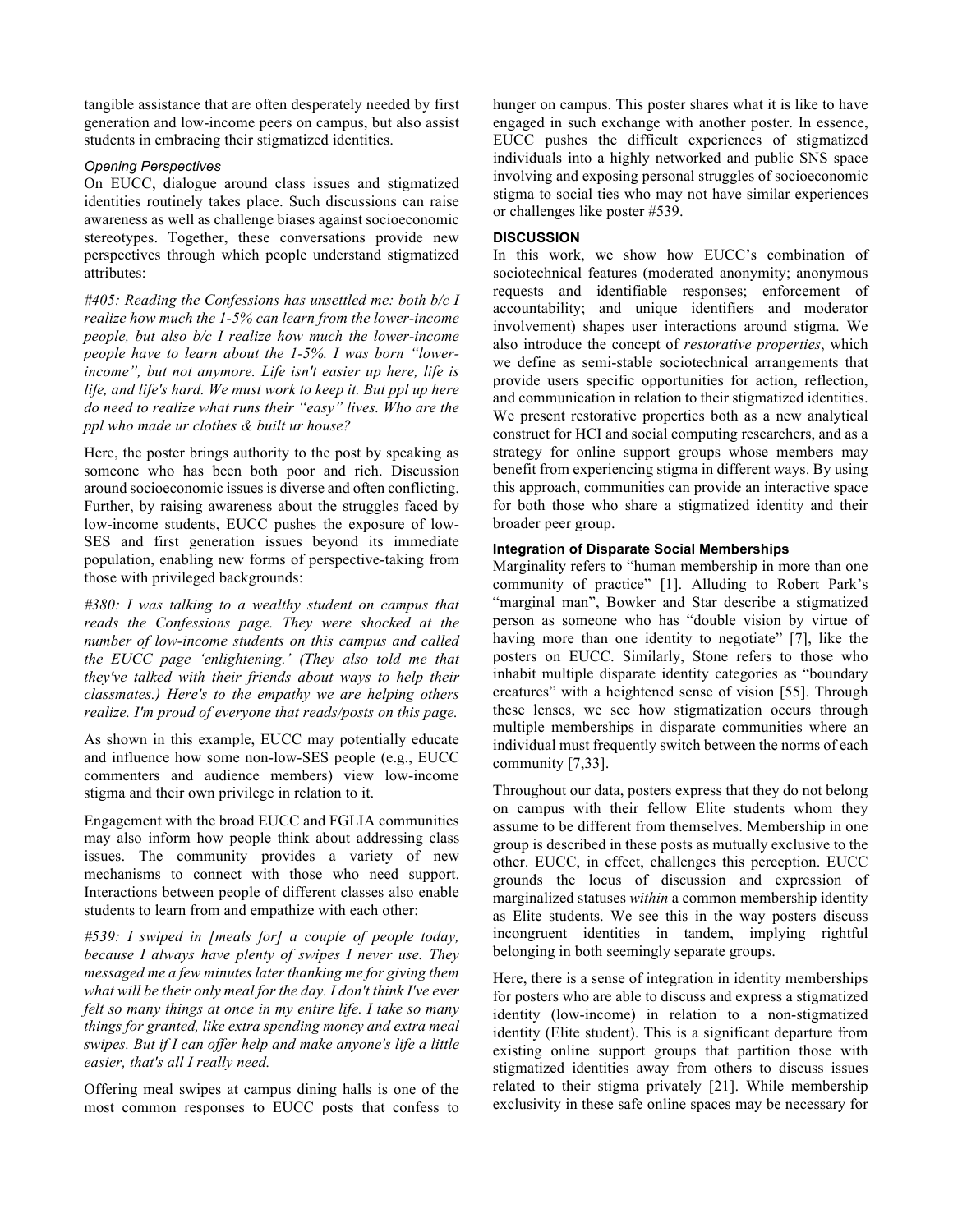protection of personal identity [53] or strengthening of group identity [39,50], it can also foster separation rather than bridging of those who are in the marginalized circle and those who are not.

Past HCI literature on online support groups has shown that admitting to a negative identity online within a shared identity group increases trust, reduces stigma, and acts as a membership card for that group [24]. EUCC, conversely, expands the group membership boundary to include not only marginalized individuals, but the larger campus community of Elite students. This is critical, because true membership in the context of EUCC does not mean just being part of a lowincome community or just being an Elite student. It means being both.

## **Tangible Help & Belonging Through (In)visibility**

Prior studies have demonstrated that exchange of emotional or informational support is more frequent than tangible assistance [13,14,22] in computer-mediated support groups. Other ways of soliciting tangible support online require revealing personal hardship using real names. However, our findings indicate that the sociotechnical configuration of anonymous requests combined with identifiable responses helps users overcome constraints in asking for and providing tangible help through EUCC. Commenters' names are visible, increasing these volunteers' accountability (as well as vulnerability), but also the ease of coordinating help with a specific poster. For some, this changes how they view their ability to help those within the EUCC community. In addition, these interpersonal exchanges help some posters view peers whom they previously considered outsiders to their struggles, as empathetic students willing to provide help through EUCC.

Furthermore, EUCC's scalability [8] as a networked public helps provide visibility and voice to an otherwise invisible community of people with a stigmatized identity. Outsiders are, by definition, spread out across a population and do not feel a part of the larger community. Due to shame and persistence of identities in a real-name SNS or face-to-face interaction, it is difficult to foster community around stigmatized identities. Thus, discussions about class issues at Elite are either highly visible in public contexts or largely invisible in personal interactions between close friends. However, EUCC emerges as a hybrid on/offline community allowing stigmatized people to come together and identify as part of a group without having to come out personally as part of that group.

#### **Opening Perspectives as A Source of Learning**

Poverty is often distant from and irrelevant to people who do not experience it first-hand, particularly in increasingly stratified and homogenous social media feeds [60]. As shown in our findings, there is a lack of knowledge and understanding towards what it means to come from a different socioeconomic status.

On EUCC, posts are given unique identifiers that foster multiple threads of response, exposing the posters, commenters, and readers to new and diverse viewpoints. This fosters education and engagement that can potentially alter the contextual understanding of stigmatized identities on campus. This increases awareness of the underlying assumptions that perpetuate class stigma on campus.

In contrast, learning about stigmatized experiences of those within a user's immediate community is limited on SNS support groups formed through Reddit [2] or Instagram[3], because these groups do not engage external audiences who are unfamiliar with the stigma. On Yik Yak, stigmatized users are exclusively grouped by location proximity or topic [6,34] rather than focused on a specific stigmatized identity. Grouping people geographically can allow a local group identity to emerge [34]. However, such a broad grouping limits the opportunity for interaction and discussion of particular stigma-related issues across different social groups, which helps disparate identities become congruent for marginalized users.

Bringing an outsider into a larger circle of people who may not necessarily identify with the same stigmatized statuses is risky. Yet, the restorative properties that characterize EUCC provide an artful integration between different social worlds to form an ongoing and stable relationship that transcends existing boundaries. Thus, EUCC serves as an opportunity for learning and education across different social groups [38] without placing the burden of education on the marginalized students. EUCC is an example of a sociotechnical system that leverages this difficult balance well.

#### **CONCLUSION**

EUCC is a sociotechnical system that includes the people, policies, and practices of Elite University and the FGLIA organization as well as the infrastructure of a variety of technological platforms. This unique combination of human and technical actors provides a venue and structure for producing, experiencing, and learning about stigma. The aggregation of practices we encounter on EUCC, therefore, informs our scholarly thinking about stigma in light of ever evolving sociotechnical systems. By creating the conditions under which stigmatized disclosures and exchange of support could take place in a sociotechnical system, EUCC offers restorative properties that give posters a sense of belonging and affinity. While motivating sociotechnical designs that take users' stigmatized identities into consideration is no easy task, we argue through this work that restorative properties can affect change in the social context through which people experience stigma.

# **ACKNOWLEDGEMENTS**

We would like to thank the participants for sharing their personal experiences during the interview. We also thank the people whose posts and comments we analyzed in this study. We also thank our colleague Kate Ringland, the anonymous reviewers, and our shepherd who provided numerous advice and feedback for this paper.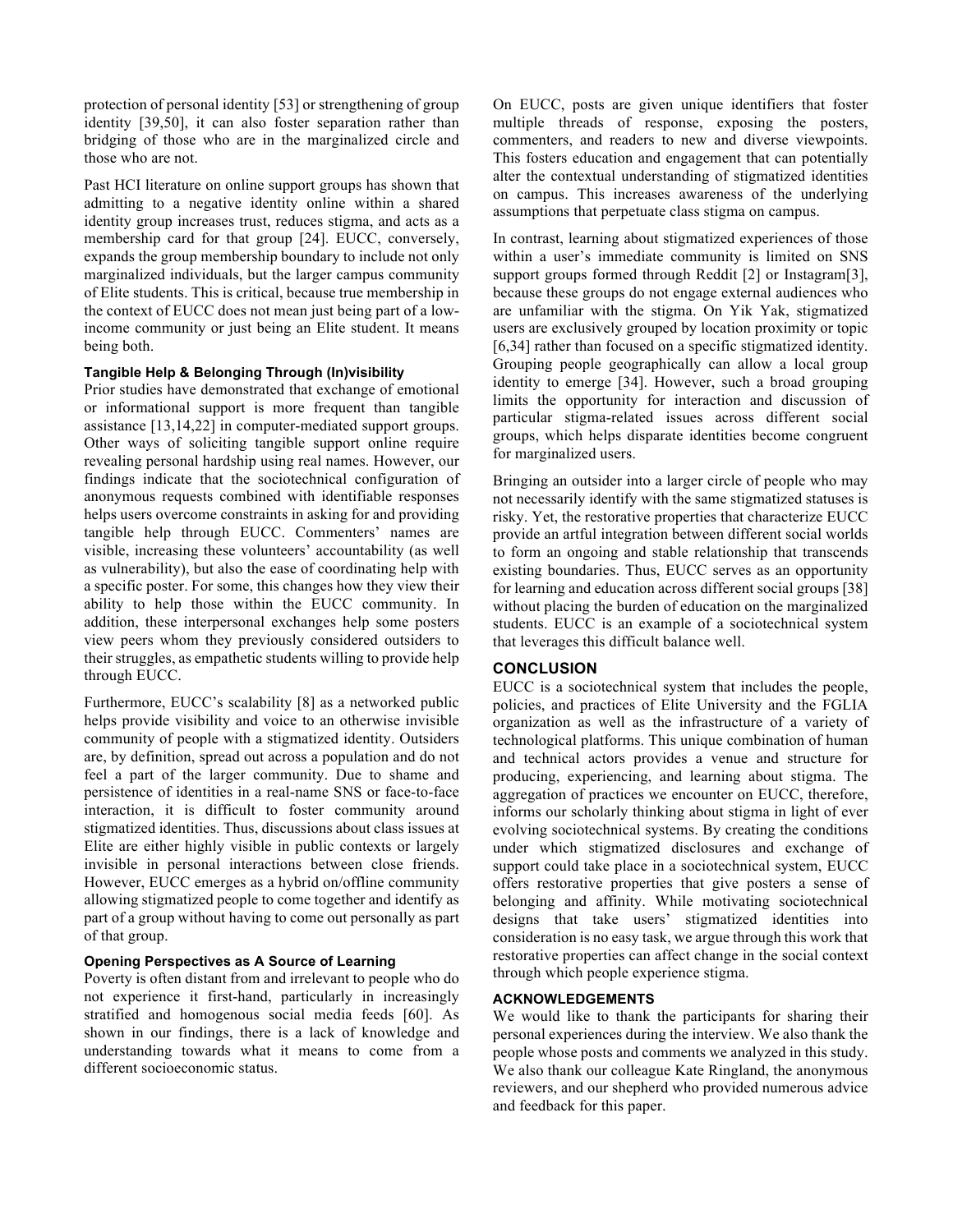# **REFERENCES**

- 1. Vibe Aarkrog and Christian Helms Jørgensen. 2008. *Divergence and Convergence in Education and Work*. Peter Lang.
- 2. Nazanin Andalibi, Oliver L. Haimson, Munmun De Choudhury, and Andrea Forte. 2016. Understanding Social Media Disclosures of Sexual Abuse Through the Lenses of Support Seeking and Anonymity. In *Proceedings of the 2016 CHI Conference on Human Factors in Computing Systems* (CHI '16), 3906–3918. https://doi.org/10.1145/2858036.2858096
- 3. Nazanin Andalibi, Pinar Ozturk, and Andrea Forte. 2017. Sensitive Self- disclosures, Responses, and Social Support on Instagram: the Case of #Depression. In *Proceedings of the 20th ACM Conference on Computer Supported Cooperative Work & Social Computing*  $\text{CSCW}$  '17). https://doi.org/http://dx.doi.org/10.1145/2998181.29982

43

- 4. Elizabeth Aries and Maynard Seider. The Interactive Relationship Between Class Identity and the College Experience: The Case of Lower Income Students. Retrieved August 1, 2016 from http://itp.wceruw.org/documents/Aries\_Seider\_2005\_Th eInteractiveRelationshipBetweenClassIdentityandtheCol legeExperience.pdf
- 5. Emily Badger. 2015. The Surprising Cost of Growing Up Poor In the Shadow of Wealth. *Washington Post*. Retrieved September 15, 2016 from https://www.washingtonpost.com/news/wonk/wp/2015/ 01/23/the-surprising-cost-of-growing-up-poor-in-theshadow-of-wealth/
- 6. Jeremy Birnholtz, Nicholas Aaron Ross Merola, and Arindam Paul. 2015. "Is It Weird to Still Be a Virgin": Anonymous, Locally Targeted Questions on Facebook Confession Boards. In *Proceedings of the 33rd Annual ACM Conference on Human Factors in Computing Systems* (CHI '15), 2613–2622. https://doi.org/10.1145/2702123.2702410
- 7. Geoffrey C. Bowker and Susan Leigh Star. 2000. *Sorting things out: Classification and its consequences*. MIT press.
- 8. Danah Boyd. 2008. Taken Out of Context: American Teen Sociality in Networked Publics. University of California, Berkeley. Retrieved December 17, 2016 from http://www.danah.org/papers/TakenOutOfContext.html
- 9. Danah Boyd. 2010. Social Network Sites as Networked Publics: Affordances, Dynamics, and Implications. *ResearchGate*. Retrieved December 30, 2016 from https://www.researchgate.net/publication/265035948\_So cial Network Sites as Networked Publics Affordance s Dynamics and Implications
- 10.Alberto F. Cabrera and Steven M. La Nasa. 2001. On the Path to College: Three Critical Tasks Facing America's Disadvantaged. *Research in Higher Education* 42, 2: 119–149. https://doi.org/10.1023/A:1026520002362
- 11.Caleb T. Carr, D. Yvette Wohn, and Rebecca A. Hayes. 2016. as social support: Relational closeness, automaticity, and interpreting social support from paralinguistic digital affordances in social media. *Computers in Human Behavior* 62: 385–393. https://doi.org/10.1016/j.chb.2016.03.087
- 12.Hui-Tzu Grace Chou and Nicholas Edge. 2011. "They Are Happier and Having Better Lives than I Am": The Impact of Using Facebook on Perceptions of Others' Lives. *Cyberpsychology, Behavior, and Social Networking* 15, 2: 117–121. https://doi.org/10.1089/cyber.2011.0324
- 13.Neil S. Coulson, Heather Buchanan, and Aimee Aubeeluck. 2007. Social support in cyberspace: A content analysis of communication within a Huntington's disease online support group. *Patient Education and Counseling* 68, 2: 173–178. https://doi.org/10.1016/j.pec.2007.06.002
- 14.Constantinos K. Coursaris and Ming Liu. 2009. An analysis of social support exchanges in online HIV/AIDS self-help groups. *Computers in Human Behavior* 25, 4: 911–918. https://doi.org/10.1016/j.chb.2009.03.006
- 15.Jennifer Crocker and Brenda Major. 1989. Social stigma and self-esteem: The self-protective properties of stigma. *Psychological Review* 96, 4: 608–630. https://doi.org/10.1037/0033-295X.96.4.608
- 16.Jean-Claude Croizet and Theresa Claire. 1998. Extending the Concept of Stereotype Threat to Social Class: The Intellectual Underperformance of Students from Low Socioeconomic Backgrounds. *Personality and Social Psychology Bulletin* 24, 6: 588–594. https://doi.org/10.1177/0146167298246003
- 17.Robert Crosnoe. 2009. Low-Income Students and the Socioeconomic Composition of Public High Schools. *American Sociological Review* 74, 5: 709–730. https://doi.org/10.1177/000312240907400502
- 18.Carolyn E. Cutrona and Julie A. Suhr. 1992. Controllability of Stressful Events and Satisfaction With Spouse Support Behaviors. *Communication Research* 19,  $2: 154-174.$ https://doi.org/10.1177/009365092019002002
- 19.Alexa Davis. Food Insecurity On Campus: Is Your Ivy Leaguer Starving? *Forbes*. Retrieved August 1, 2016 from

http://www.forbes.com/sites/alexadavis/2015/12/17/food -insecurity-on-campus-is-your-ivy-leaguer-starving/

- 20.Nicholas Diakopoulos and Mor Naaman. 2011. Towards Quality Discourse in Online News Comments. In *Proceedings of the ACM 2011 Conference on Computer Supported Cooperative Work* (CSCW '11), 133–142. https://doi.org/10.1145/1958824.1958844
- 21.Judith Donath. 1999. Identity and deception in the virtual community. In *Communities in Cyberspace*. Psychology Press.
- 22.Kristen Campbell Eichhorn. 2008. Soliciting and Providing Social Support Over the Internet: An Investigation of Online Eating Disorder Support Groups.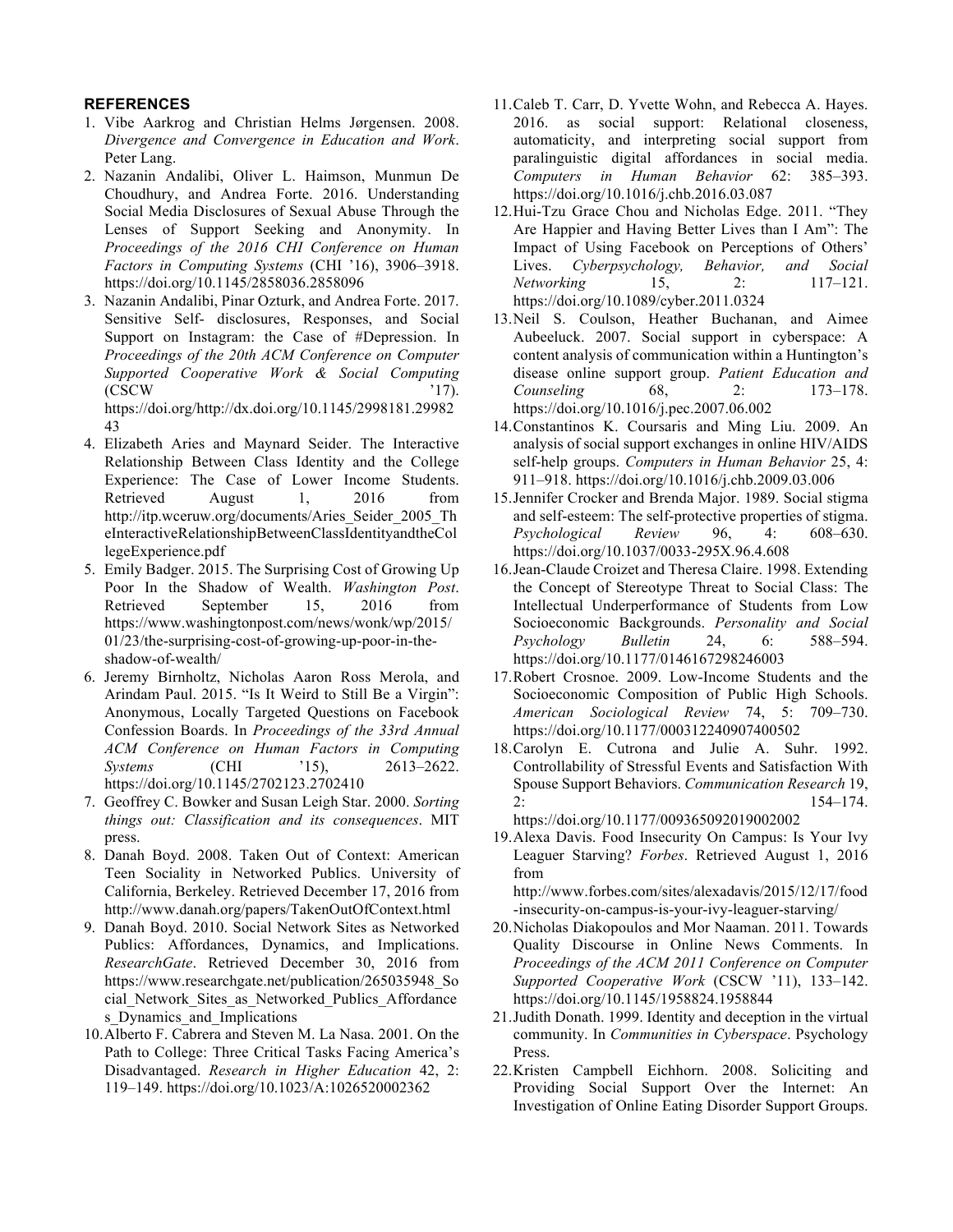*Journal of Computer-Mediated Communication* 14, 1: 67–78. https://doi.org/10.1111/j.1083- 6101.2008.01431.x

- 23.Nicole B. Ellison, D. Yvette Wohn, and Michael G. Brown. 2014. Social Media and College Access. *interactions* 21, 4: 62–65. https://doi.org/10.1145/2630008
- 24.Jolene Galegher, Lee Sproull, and Sara Kiesler. 1998. Legitimacy, Authority, and Community in Electronic Support Groups. *Written Communication* 15, 4: 493–530. https://doi.org/10.1177/0741088398015004003
- 25.James Paul Gee. 2014. *An Introduction to Discourse Analysis: Theory and Method*. Routledge.
- 26.Kenneth Gergen. 1992. *The Saturated Self: Dilemmas of Identity in Contemporary Life*. Basic Books.
- 27.Anthony Giddens. 1991. *Modernity and Self-identity: Self and Society in the Late Modern Age*. Stanford University Press.
- 28.Erving Goffman. 1956. *The presentation of self in everyday life*. University of Edinburgh, Edinburgh.
- 29.Erving Goffman. 2009. *Stigma: Notes on the Management of Spoiled Identity*. Simon and Schuster.
- 30.Robert Granfield. 1991. MAKING IT BY FAKING IT Working-Class Students in an Elite Academic Environment. *Journal of Contemporary Ethnography* 20, 3: 331–351.

https://doi.org/10.1177/089124191020003005

- 31.Oliver L. Haimson, Jed R. Brubaker, Lynn Dombrowski, and Gillian R. Hayes. 2015. Disclosure, Stress, and Support During Gender Transition on Facebook. In *Proceedings of the 18th ACM Conference on Computer Supported Cooperative Work & Social Computing* (CSCW '15), 1176–1190. https://doi.org/10.1145/2675133.2675152
- 32.Oliver L. Haimson and Anna Lauren Hoffmann. 2016. Constructing and enforcing "authentic" identity online: Facebook, real names, and non-normative identities. *First Monday* 21, 6. Retrieved August 29, 2016 from http://firstmonday.org/ojs/index.php/fm/article/view/679 1
- 33.D. Fox Harrell. 2009. Computational and Cognitive Infrastructures of Stigma: Empowering Identity in Social Computing and Gaming. In *Proceedings of the Seventh ACM Conference on Creativity and Cognition* (C&C '09), 49–58. https://doi.org/10.1145/1640233.1640244
- 34.Matthew Heston and Jeremy Birnholtz. 2016. (In)visible cities: an exploration of social identity, anonymity and location-based filtering on yik yak. https://doi.org/10.9776/16152
- 35.B. Hogan. 2010. The Presentation of Self in the Age of Social Media: Distinguishing Performances and Exhibitions Online. *Bulletin of Science, Technology & Society* 30, 6: 377–386. https://doi.org/10.1177/0270467610385893
- 36.Grace YoungJoo Jeon, Nicole B. Ellison, Bernie Hogan, and Christine Greenhow. 2016. First-Generation Students and College: The Role of Facebook Networks As

Information Sources. In *Proceedings of the 19th ACM Conference on Computer-Supported Cooperative Work & Social Computing* (CSCW '16), 887–899. https://doi.org/10.1145/2818048.2820074

- 37.Sarah E. Johnson, Jennifer A. Richeson, and Eli J. Finkel. 2011. Middle class and marginal? Socioeconomic status, stigma, and self-regulation at an elite university. *Journal of Personality and Social Psychology* 100, 5: 838–852. https://doi.org/10.1037/a0021956
- 38.Alexandra Juhasz. 2012. An Idea Whose Time is Here: FemTechNet – A Distributed Online Collaborative Course (DOCC). *Ada: A Journal of Gender, New Media, and Technology*. Retrieved December 28, 2016 from http://adanewmedia.org/2012/11/issue1-juhasz/
- 39.Martin Lea, Russell Spears, and Daphne de Groot. 2001. Knowing Me, Knowing You: Anonymity Effects on Social Identity Processes within Groups. *Personality and Social Psychology Bulletin* 27, 5: 526–537. https://doi.org/10.1177/0146167201275002
- 40.Barbara L. Ley. 2007. Vive Les Roses!: The Architecture of Commitment in an Online Pregnancy and Mothering Group. *Journal of Computer-Mediated Communication* 12, 4: 1388–1408. https://doi.org/10.1111/j.1083- 6101.2007.00378.x
- 41.Noëmi Manders-Huits. 2010. Practical versus moral identities in identity management. *Ethics and Information Technology* 12, 1: 43–55. https://doi.org/10.1007/s10676-010-9216-8
- 42.Heidi Mattson. 2013. *Ivy League Stripper: A Memoir*. Skyhorse Publishing, Inc.
- 43.George Herbert Mead. 2009. *Mind, Self, and Society: From the Standpoint of a Social Behaviorist*. University of Chicago Press.
- 44.Soraya Mehdizadeh. 2010. Self-Presentation 2.0: Narcissism and Self-Esteem on Facebook. *Cyberpsychology, Behavior, and Social Networking* 13, 4: 357–364. https://doi.org/10.1089/cyber.2009.0257
- 45.Tsubasa Morioka, Nicole B. Ellison, and Michael Brown. 2016. Identity Work on Social Media Sites: Disadvantaged Students' College Transition Processes. In *Proceedings of the 19th ACM Conference on Computer-Supported Cooperative Work & Social Computing* (CSCW '16), 848–859. https://doi.org/10.1145/2818048.2819959
- 46.Candice L. Odgers, Sachiko Donley, Avshalom Caspi, Christopher J. Bates, and Terrie E. Moffitt. 2015. Living alongside more affluent neighbors predicts greater involvement in antisocial behavior among low-income boys. *Journal of Child Psychology and Psychiatry* 56, 10: 1055–1064. https://doi.org/10.1111/jcpp.12380
- 47.Joan M. Ostrove. 2003. Belonging and Wanting: Meanings of Social Class Background for Women's Constructions of their College Experiences. *Journal of Social Issues* 59, 4: 771–784. https://doi.org/10.1046/j.0022-4537.2003.00089.x